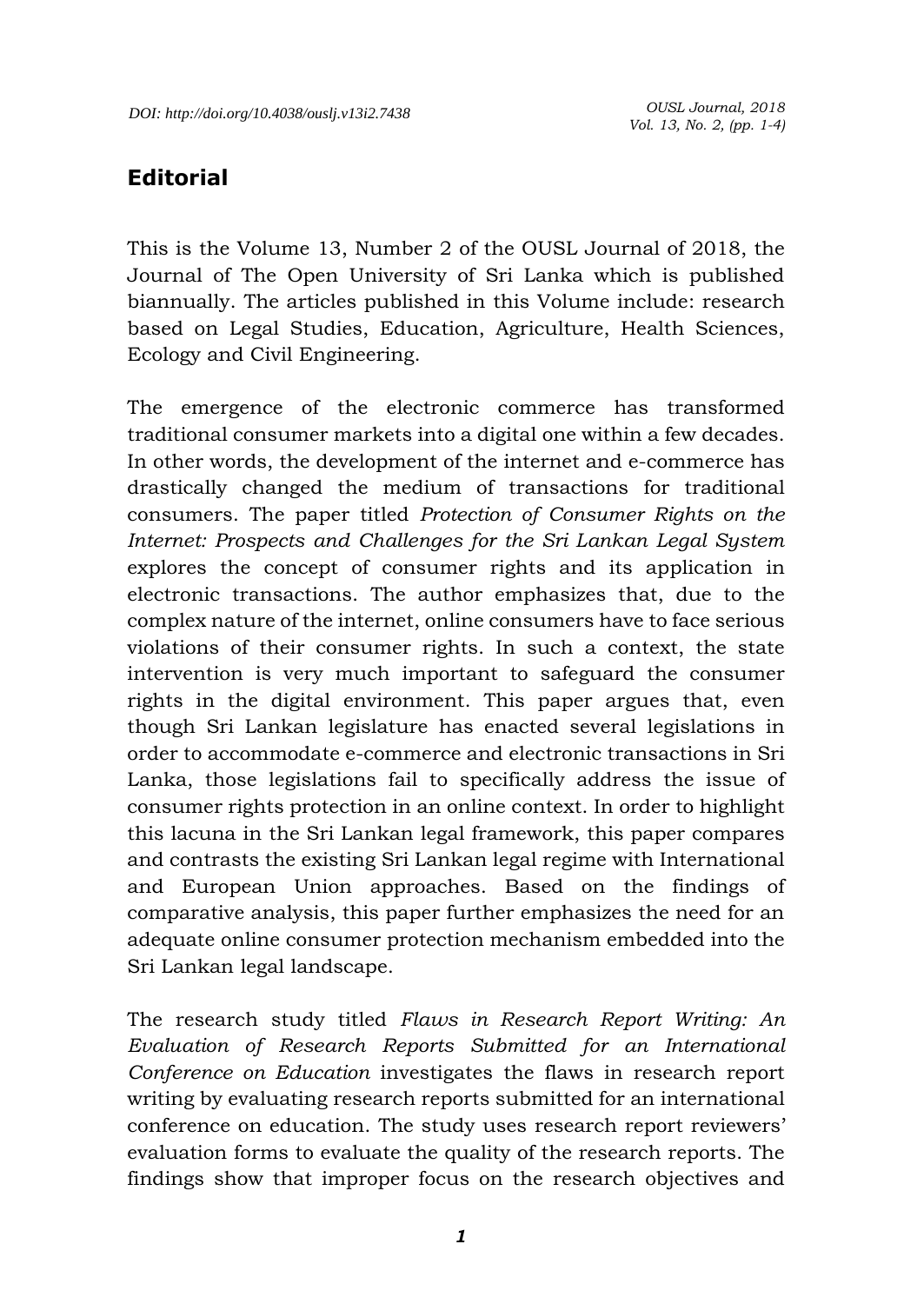## *Editorial*

non-indication of gaps in knowledge, lack of attempts to critically critique the method(s) used in previous studies, inadequate description of research designs, non-self-explanatory tables and figures and lack of discussion about the significance and implications of results are the major flaws associated with those research reports. The study recommends that concerted efforts should be made by education faculties to organize faculty seminars where research report can be presented for constructive criticism. Also, the study recommends that universities and research institutions should endeavor to reward researchers for quality rather than quantity of their publications.

Turmeric is widely used as a medicine, condiment, dye, disinfectant and cosmetic. These plants need potassium for higher yield. The authors of the research paper, *Effect of partially-burnt Paddy Husk as a Supplementary Source of Potassium on Growth and Yield of Turmeric (Curcuma longa L.) and Soil Properties* investigate the effect of partially-burnt paddy husk as a supplementary source of potassium for growth and yield of turmeric and soil properties. Seven treatments were prepared by using two sources of potassium, namely Muriate of Potash (MOP) and partially-burnt paddy husk (PBPH) for local type of turmeric cultivation. Results revealed that combined use of MOP (100%) with PBPH (50%) has beneficial effects on turmeric cultivation. Paddy husk is a common plant residue in paddy cultivation and freely available potassium source. Partially-burnt paddy husk can be used as a supplementary source of potassium for turmeric cultivation to maximize the harvest.

Breast cancer has become the most common cause for cancer deaths among women worldwide. Delay in seeking medical advice for breast cancer causes increased morbidity, mortality and decreases the survival rate of these patients. The study, *Perceived Factors Related to Delayed Presentation of Breast Cancer among women with Stage III and IV Breast Cancer in Sri Lanka* was conducted to examine the perceived factors related to delaying of treatment for breast cancer among women. One hundred and fifty-one female patients with breast cancer stage III and IV, admitted to the Oncology ward and Oncology clinic of the Teaching Hospital, Kandy, were purposively recruited for this quantitative descriptive study. The study results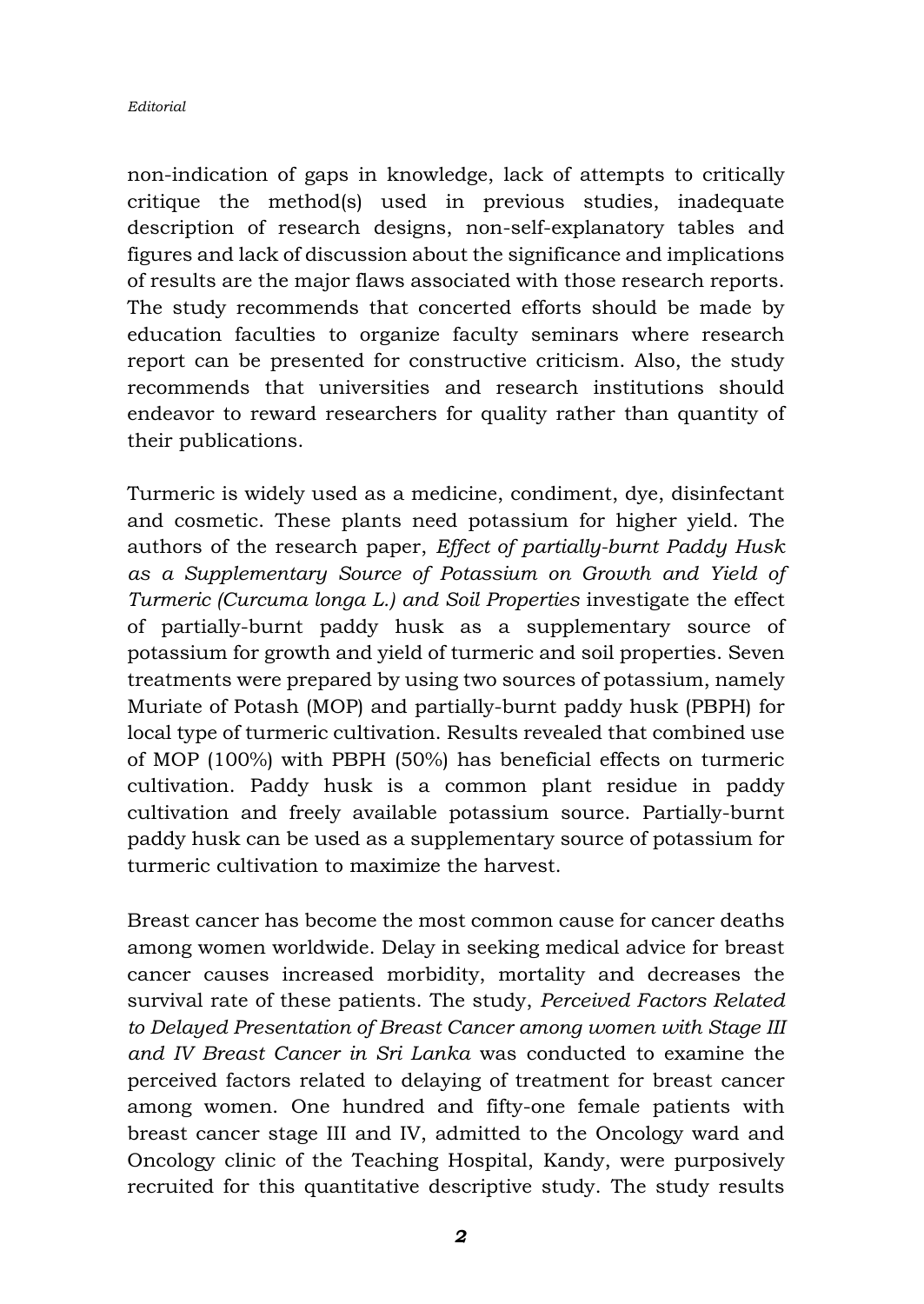highlighted that majority of patients have not known about the symptoms of breast cancer. Further, about one third of patients delayed treatment due to the perceived embarrassment at exposing their breasts to medical practitioners and fear of partner abandonment. Significantly, four thirds of the patients were not aware of self-breast examination method and never attended the 'Well Women Clinic", which is conducted for the improvement of women's health. Interestingly, majority of the patients did not have family histories of breast cancer. Therefore, establishing an effective public awareness programs is vital to increase early diagnosis, prognosis and survival rate and improve overall quality of life of patients with breast cancer.

Mangrove communities are usually characterized as efficient in carbon sink in tropical and subtropical coastal areas of the world. Sequestered organic carbon occurs both in standing plant biomass as well as in below-the-ground root biomass and mangrove soils. Data on total carbon storage in whole mangrove ecosystems assist pragmatic evaluation of ecological value of mangroves and justify their conservation and management. Lacks in quantitative data on carbon retention capacity of Sri Lankan mangrove ecosystems compelled the authors of the paper titled *Ecosystem Carbon Stock of Mangroves at the Batticaloa Lagoon, Sri Lanka* to carry out a study with the objective of estimating the total ecosystem carbon content in mangrove ecosystems in the Batticaloa lagoon, which is the largest lagoon situated on the east coast and the third largest brackish water system in the country. The total organic carbon content of mangrove ecosystems in the Batticaloa lagoon was calculated to be 506 Mg C ha<sup>-1</sup>. Mangrove soils that sequester 68% of the organic carbon forms, the largest fraction of the mangrove carbon sink. Below-the-ground components account for only 5% of the total pool while above-theground biomass retains five times more (26%) carbon than the root biomass.

Neelagiri stupa, constructed in 2nd Century BCE, is a colossal ruined stupa, situated in the woods of the Lahugala Wildlife sanctuary in the Ampara district of the Eastern province Sri Lanka. Presently, one side of the stupa has collapsed and some vertical cracks are visible on the east side of the lower dome. Therefore, it is essential to carry